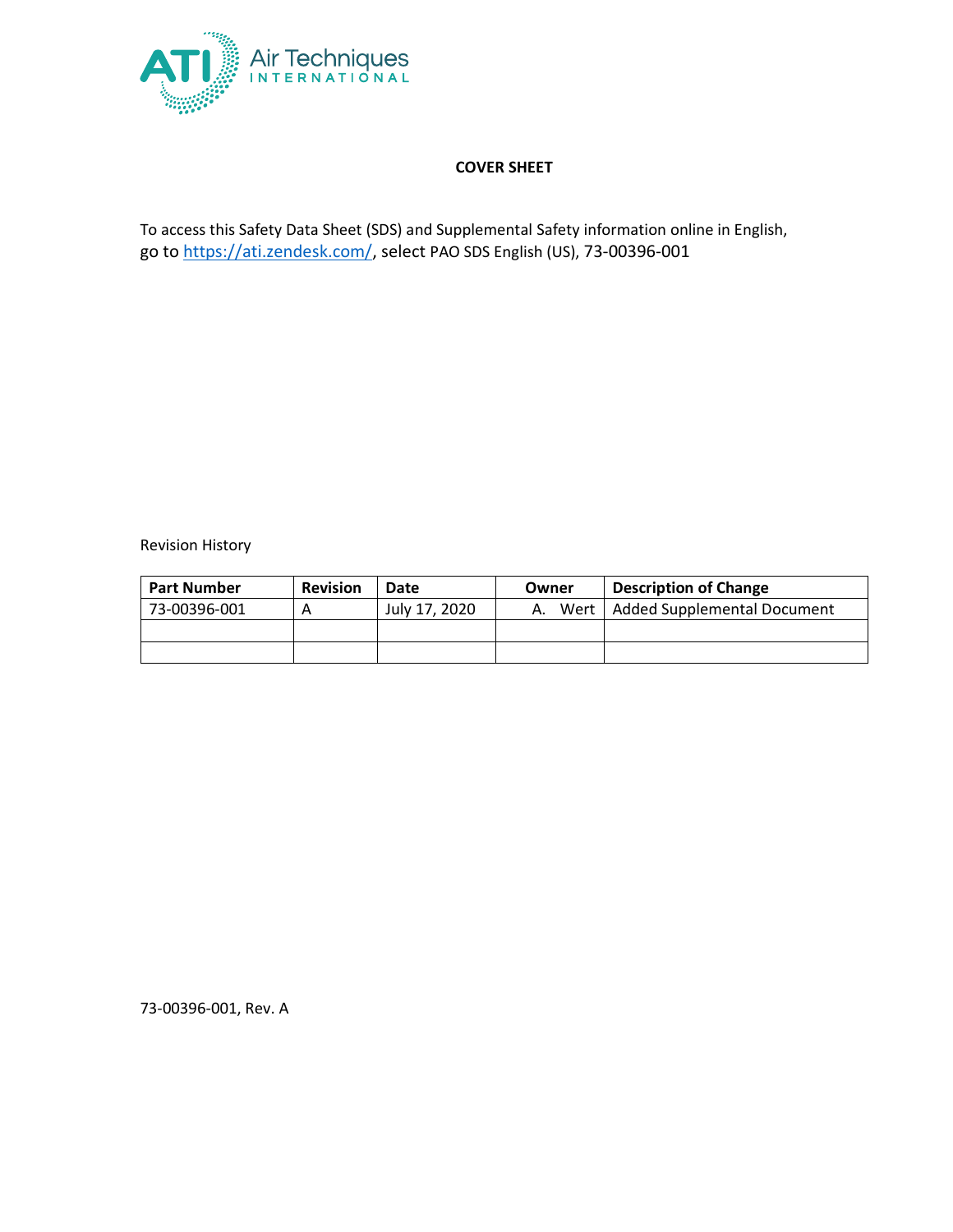

Conforms to Regulation (EC) No. 1907/2006 (REACH)

# **SAFETY DATA SHEET (SDS)**

### **1. IDENTIFICATION OF THE SUBSTANCE/ MIXTURE AND OF THE COMPANY/ UNDERTAKING**

**Product Name:** ATI PAO-4 **Preparation Date:** August 20, 2015

**Revision Date:** July 17, 2020

**Recommended Use:** Particle filter testing

**Supplier:** Air Techniques International 11403 Cronridge Drive Owings Mills, MD 21117-2247

**Telephone:** (410) 363-9696

**Emergency Telephone Number:** Chemtrec (USA) 1-800-424-9300

## **2. HAZARD IDENTIFICATION**

**GHS Classification:** Aspiration Hazard: Category 1. H304 – May be fatal if swallowed and enters airways.

**GHS Labeling:**

Symbol:



Signal Word: Danger

Precautionary Statements:

P101: If medical advice is needed, have product container or label at hand. P102: Keep out of reach of children P103: Read label before use. P301 + P310: IF SWALLOWED: Immediately call a POISON CENTER OR doctor/physician P331: Do NOT induce vomiting P405: Store locked up P501: Dispose of contents and container in accordance with local regulations

**Other Hazards Not Classified:** No significant hazards

**US OSHA/HCS Status:** Hazardous under OSHA Hazard Communication Standard Revised in 2012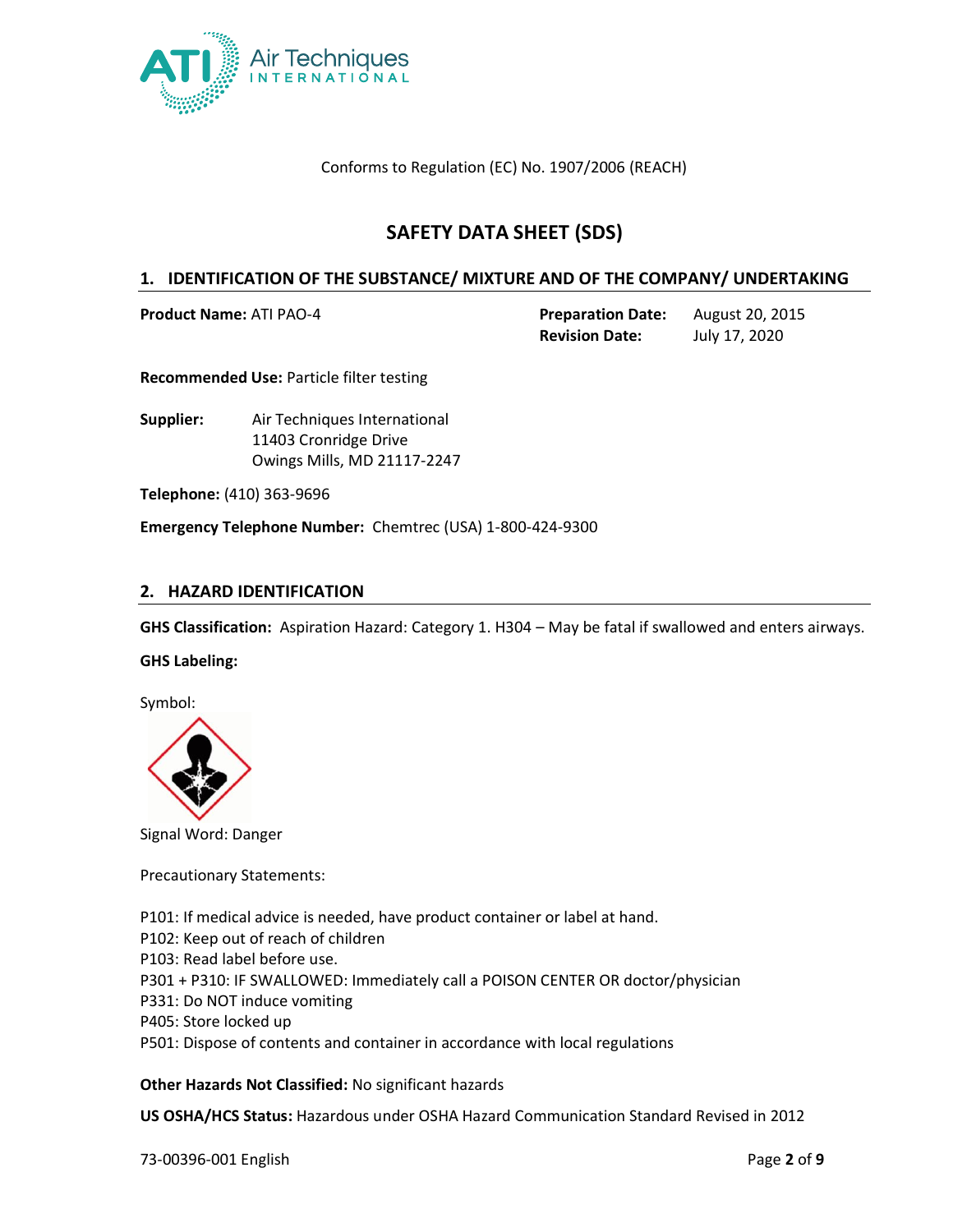## **3. COMPOSITION/INFORMATION ON INGREDIENTS**

| <b>Chemical Name</b>          | <b>Identifiers</b>  | Concentration, Wt. % |
|-------------------------------|---------------------|----------------------|
| 1-Decene, homopolymer,        | CAS#: 68037-01-4 or | 100%                 |
| hydrogenated or 1-Decene,     | 68649-12-7          |                      |
| tetramer mixed with 1- decene |                     |                      |

### **4. FIRST AID**

**Inhalation:** If inhaled, move to fresh air. If victim has stopped breathing give artificial respiration, preferably, mouth to mouth. Contact a physician immediately.

**Eyes:** Flush with large amounts of cold water for at least 15 minutes. Do not let victim rub eyes. If irritation develops, contact a physician immediately.

**Ingestion:** Do not induce vomiting. If victim is conscious and able to swallow, promptly have victim drink water to dilute. Do not give sodium bicarbonate, fruit juices or vinegar. Never give anything by mouth if victim is unconscious or having convulsions. Contact a physician immediately.

**Skin:** Wash affected area with soap and water. Remove contaminated clothing. Launder contaminated clothing before re-use.

**Most important symptoms and hazardous effects:** Local necrosis as evidenced by delayed onset of pain and tissue damage a few hours after exposure.

**Indication of immediate medical attention and special treatment needed:** If ingested, material may be aspirated into the lungs and cause chemical pneumonitis. Treat appropriately.

### **5. FIRE-FIGHTING MEASURES**

**Suitable extinguishing media:** Carbon dioxide, Dry chemical, Foam, Water spray

**Specific hazards:** Smoke, fumes and incomplete combustion products.

**Specific protective equipment and precautions for fire fighters:** Use water spray, dry chemical, foam or carbon dioxide. Water may be ineffective but should be used to keep fire exposed containers cool. If a spill or a leak has not ignited, use water spray to disperse the vapors. Water spray may be used to flush spills away from fire.

Perform only those firefighting procedures for which you have been trained. Firefighters should wear selfcontained breathing apparatus in the positive pressure mode with a full-face piece where there is a possibility of exposure to smoke, fumes or hazardous decomposition products.

### **Flammability Properties:**

Flash point:  $222^{\circ}C$  (432 °F) (Cleveland Open Cup) Auto-Ignition Temperature: 343 °C (649 °F)

### **6. ACCIDENTAL RELEASE MEASURES**

#### **Personal precautions, protective equipment and emergency procedures:**

Use personal protective equipment. Ensure adequate ventilation.

**Environmental Precautions:** Do not allow spilled material to enter sewers or streams. If spills are likely to enter any drain, waterway or groundwater, contact the appropriate governmental agency.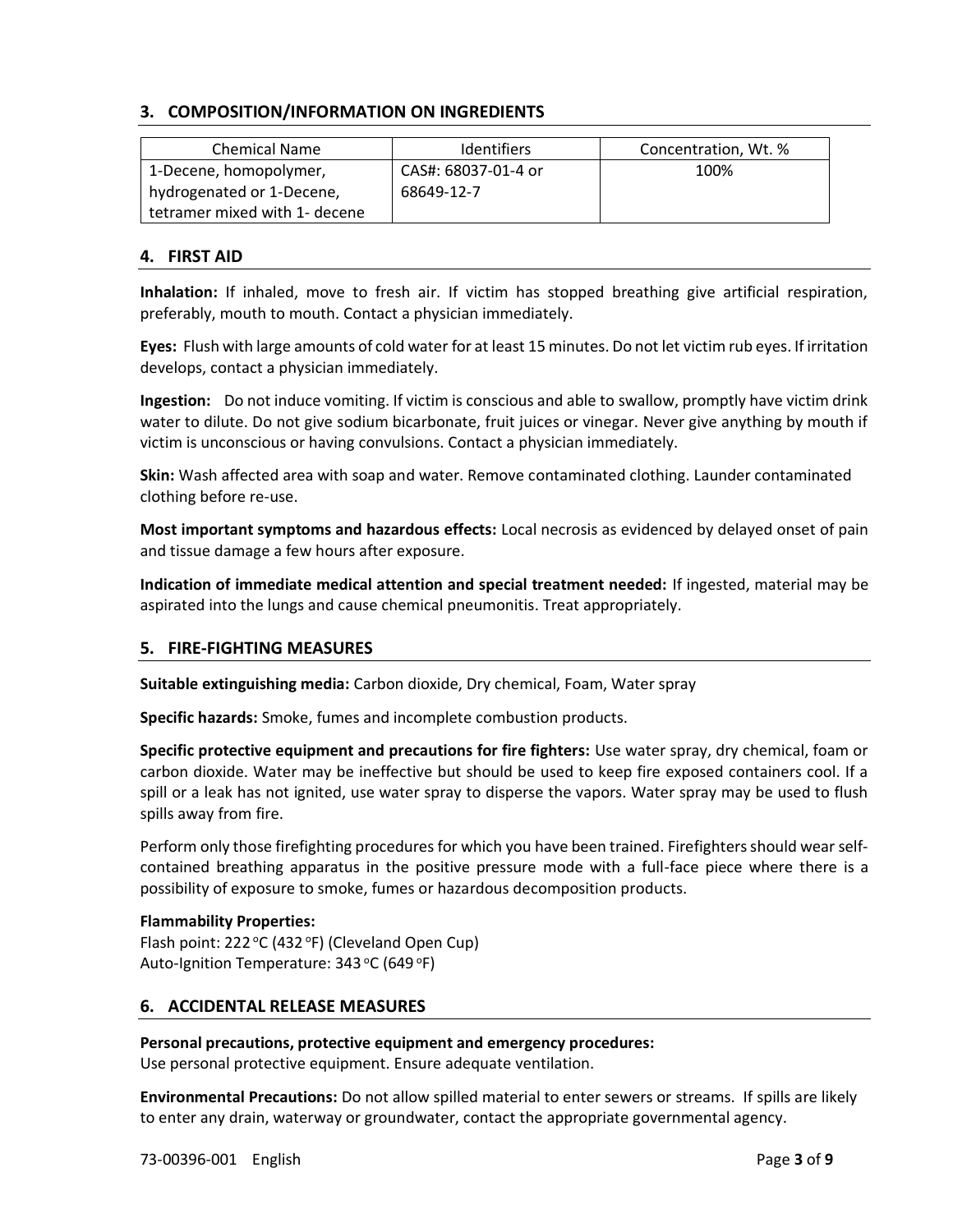**Methods and materials for containment:** Add dry material to absorb (if large spill, dike to contain). Using recommended protective equipment, pick up bulk of spill and containerize for recovery or disposal. Flush area with water to remove residues.

## **7. HANDLING AND STORAGE**

**Precautions for safe handling:** Read label for instructions in use of product. Prevent small spills and leakage to avoid slip hazard. Material can accumulate static charges which may cause an electrical spark (ignition source).

**Conditions for safe storage:** Store in closed containers in a cool, dry well-ventilated area. Maintain closure of bungs. Store at temperatures between 5°C and 50°C. Do not reuse container. Avoid container damage while storing. Empty containers retain residue (liquid and/or vapor) and can be dangerous. Do not pressurize, cut, weld, bronze, solder, drill, grind or expose such containers to heat, flame, sparks, static electricity or other sources of ignition; they may explode and cause injury or death. Do not attempt to refill containers since residue is difficult to remove. Empty drums should be completely drained, properly bunged and returned to a drum reconditioner. All containers should be disposed of in an environmentally safe manner in accordance with governmental regulations.

# **8. EXPOSURE CONTROLS/PERSONAL PROTECTION**

**Control parameters:** 1-decene, homopolymer, hydrogenated CAS # 68037-01-4; TWA 5 mg/m3 ExxonMobil For mist and aerosols: 5 mg/m3ACGIH TLV; 10 mg/m3 ACGIH STEL

**Appropriate engineering controls:** Proper protection and controls is dependent upon the potential exposure conditions. No special requirements are needed under ordinary conditions where adequate ventilation is available.

### **Individual protective measures:**

*Respiratory protection:* Needed when airborne contaminant concentrations are at a level which cannot protect worker health. Then an approved respirator must be used. Selection of the respirator is dependent upon regulatory conditions. For high airborne concentrations, use an approved supplied-air respirator, operated in positive pressure mode.

*Eye protection:* No eye protection is needed under conditions of normal use. If there is a possibility that the product can be splashed into the eyes, then safety glasses with side shields or chemical goggles are required. Contact lenses should also not be worn if the product could be splashed into the eyes.

*Hand protection:* No gloves are required for single, short duration exposures. For prolonged or repeated exposures, wear rubber gloves.

*Body protection:* If product use involves single, short duration exposures, then no additional protective wear for covering the skin is required. For prolonged or repeated exposures to the skin, wear impervious, protective clothing including rubber safety shoes to avoid skin contact.

*National Fire Protection Association (NFPA):* Health 1 Flammability 1 Reactivity 0 Other n/a

# **9. PHYSICAL AND CHEMICAL PROPERTIES**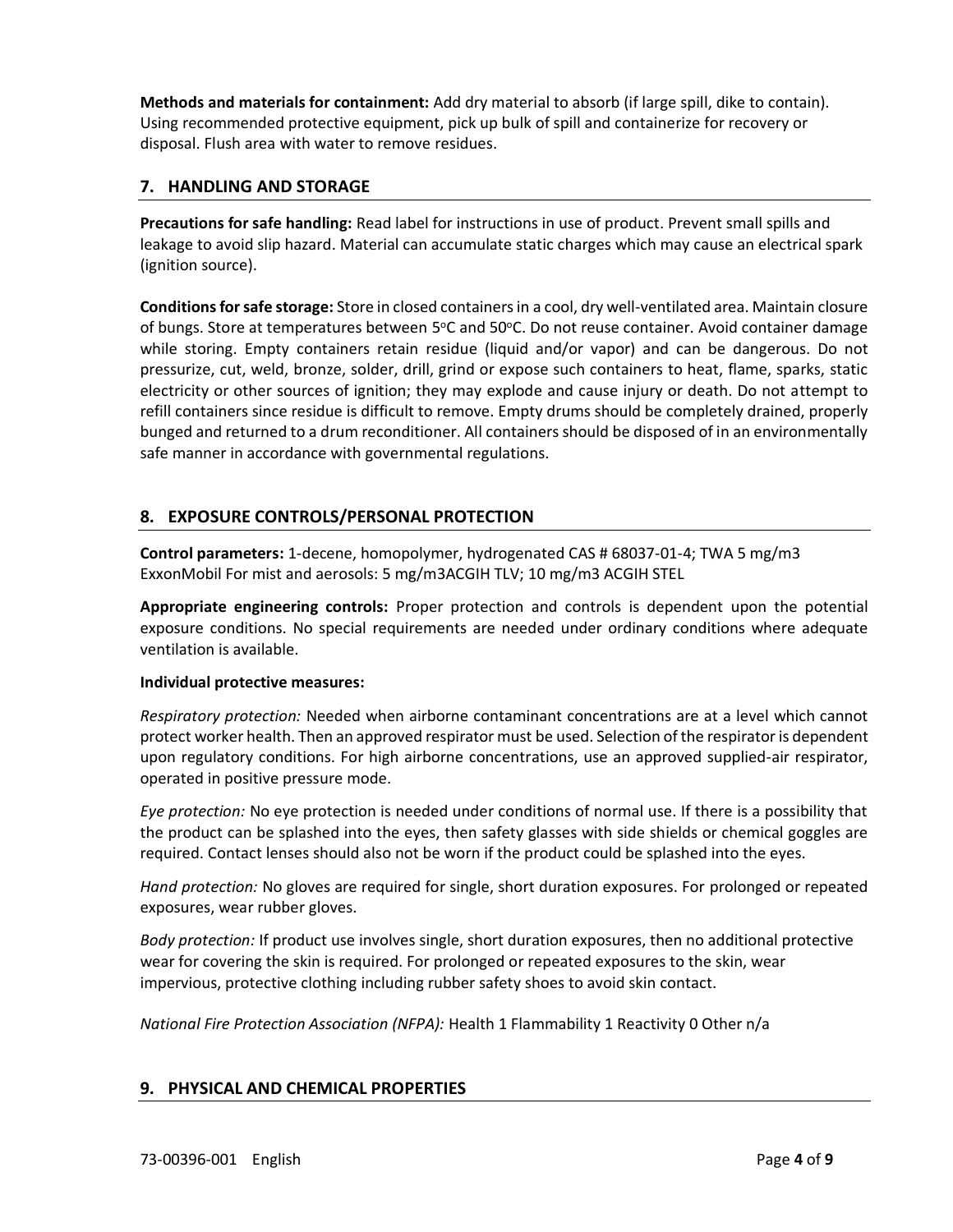**Appearance**: Colorless liquid **Odor:** Not available **Odor Threshold:** Not available **pH:** Not applicable **Melting point/freezing point: < -20 °C** Initial boiling point and boiling range: >316°C **Flash Point (Method): 222°C (Cleveland Open Cup) Evaporation Rate:** Not available **Flammability (Solid, Gas):** Not applicable **Upper/lower flammability or explosive limits:** UEL: No data available; LEL: No data available **Vapor pressure:** <0.013 kPa (0.1 mm Hg) at 20 °C **Vapor density:** Not available **Relative density:** 0.82 @ 15.5°C **Partition coefficient n-octanol/water:** N/A **Autoignition Temperature: 343 °C Decomposition Temperature:** Not available **Viscosity:** 18 cSt at 40°C / 4 cSt at 100°C **Water Solubility:** Insoluble

# **10. STABILITY AND REACTIVITY**

**Chemical stability:** Stable at normal conditions **Possibility of hazardous reactions:** Not expected and hazardous polymerization will not occur **Conditions to avoid:** Excessive Heat. High energy sources of ignition. **Incompatible Materials:** Strong acids, bases and oxidizing agents. **Hazardous decomposition products:** Carbon dioxide and carbon monoxide

### **11. TOXICOLOGICAL INFORMATION**

**Inhalation Toxicity:** Practically non-irritating. LC50 > 5 mg/l Based on testing of similar products

**Oral Toxicity (Rabbits):** LD 50 > 15 g/kg Practically non-irritating

**Skin Irritation (Rabbits):** Practically non-irritating. Primary irritation score 1.3 (Scale 0-8)

**Dermal Toxicity (Rabbits):** LD50 > 5 g/kg. Practically non-irritating

**Eye Irritation (Rabbits):** Practically non-irritating.

**Eye irritation score:** 2.0 at 1 hour, 2.0 at 24 hours (Scale 0-110)

**Aspiration Toxicity:** May be fatal if swallowed and enters airways. Substances known to cause human aspiration toxicity hazards or to be regarded as if they cause human aspiration toxicity hazard.

**Skin Sensitization**: None Chronic Exposure Target Organ Effects: No data is available to indicate product present at greater than 1% is a chronic health hazard.

**Carcinogenicity:** This product present at a level of 0.1% or higher is not considered to be carcinogenic under IARC.

#### **12. ECOLOGICAL INFORMATION**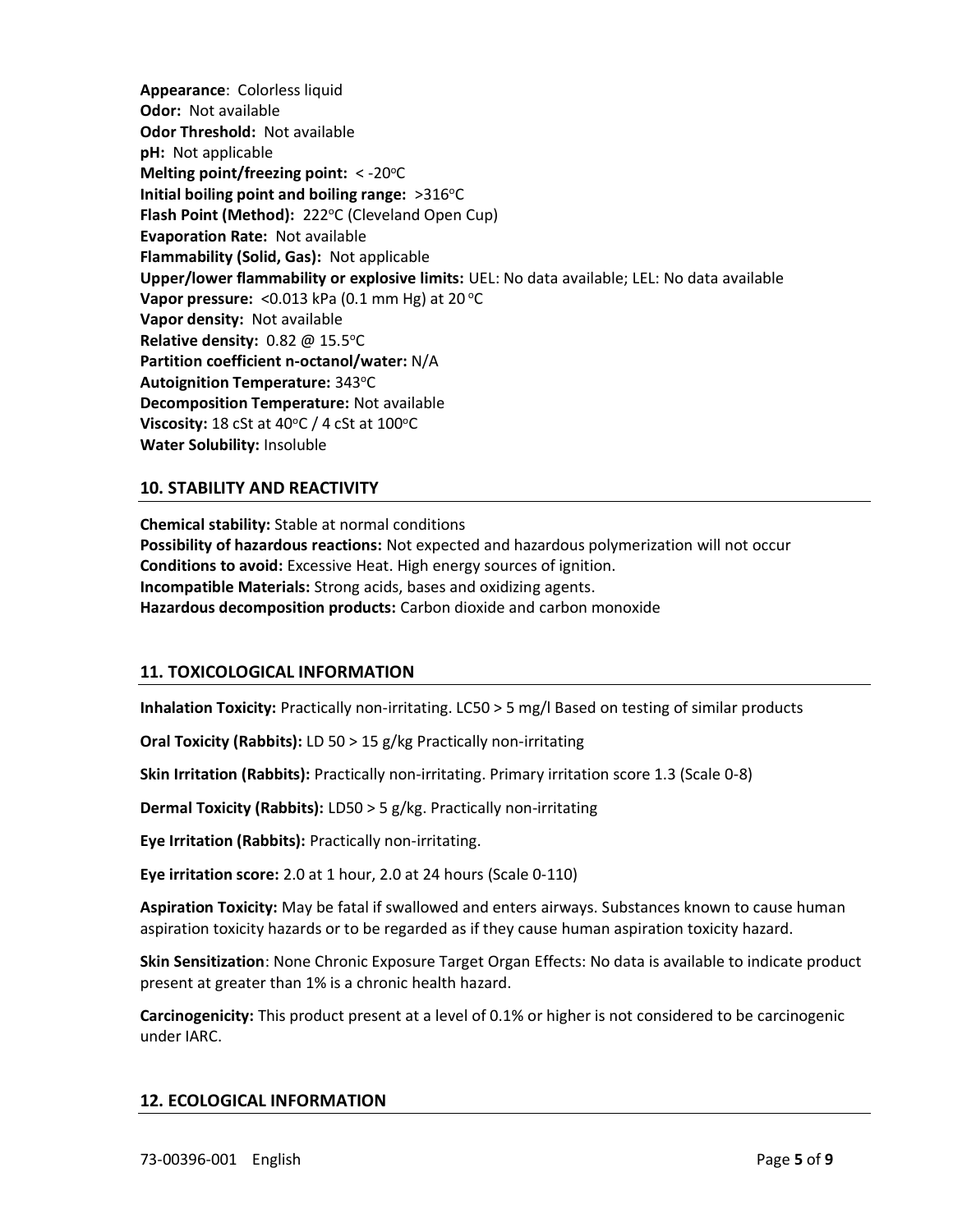#### **Aquatic/terrestrial ecological toxicity:**

**Toxicity to daphnia:** EC50 > 190 mg/l (species: Daphnia) (48 hours)

**Toxicity to fish:** LL 50 > 1000 mg/l (species: Rainbow Trout) (96 hours)

**Toxicity to algae:** NOELR: 1,000 mg/l (72 hours) Scenedesmus capricornuturn (freshwater algae) Static test method: OECD Test Guideline 201

**Mobility:** Not available

**Persistence and degradability:** Biodegradability of this material is greater than or equal to 20%. This material is inherently biodegradable.

## **13. DISPOSAL CONSIDERATIONS**

**Disposal methods:** Product can be disposed of by burning in an enclosed, controlled burner for fuel value or disposal by supervised incineration. Such burning may be limited by the controlling authority. In addition, the product is suitable for processing by an approved recycling facility or can be disposed of at any licensed waste disposal site.

**Precaution for disposal:** All recovered material should be packaged, labeled, transported and disposed or reclaimed in conformance with Good Engineering Practices. Comply with all applicable governmental regulations. Avoid land filling of liquids. Reclaim where possible.

#### **14. TRANSPORT INFORMATION**

**USA DOT:** Not designated as a hazardous material by the USA DOT **RID/ADR:** Not regulated by RID/ADR **IMO**: Not regulated by IMO **IATA:** Not regulated by IATA

### **15. REGULATORY INFORMATION**

**US TSCA**: In compliance with the inventory **Hazardous under OSHA Hazard Communications Standard:** yes **SARA** (Superfund Amendment and Reauthorization Act) **Section 311:**

> Hazardous Chemical - yes Immediate - yes Delayed - no Fire – no Sudden Release – no Reactive – no

**Section 313:** Toxic Chemical – no

**California Proposition 65** This product contains no listed substances known to the State of California to cause cancer, birth defects, or other reproductive harm, at levels which would require a warning under the statute.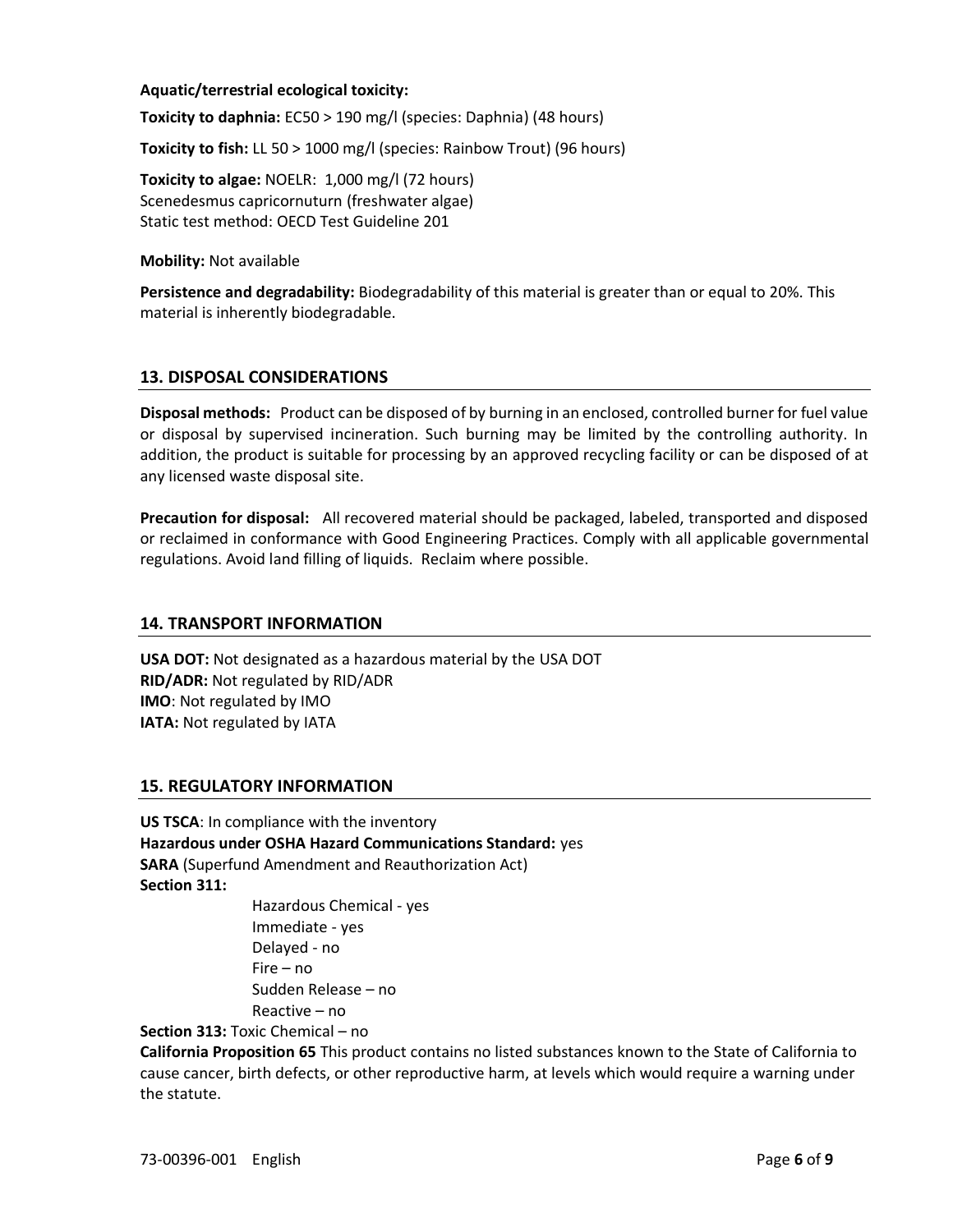# **16. OTHER INFORMATION**

**References and Sources:** Information contained in this safety data sheet is based on Air Techniques International's owned data and public sources deemed valid or acceptable. The absence of data elements required by ANSI or 2001/58/EC indicates that no data meeting these requirements is available.

*Disclaimer: This document has been prepared in good faith and from information provided to us by our suppliers and other sources considered to be reliable. No warranty, express or implied is given. The buyer is responsible to evaluate all available information when using this product for any particular use. The buyer is also responsible for complying with all regulations when using this product.*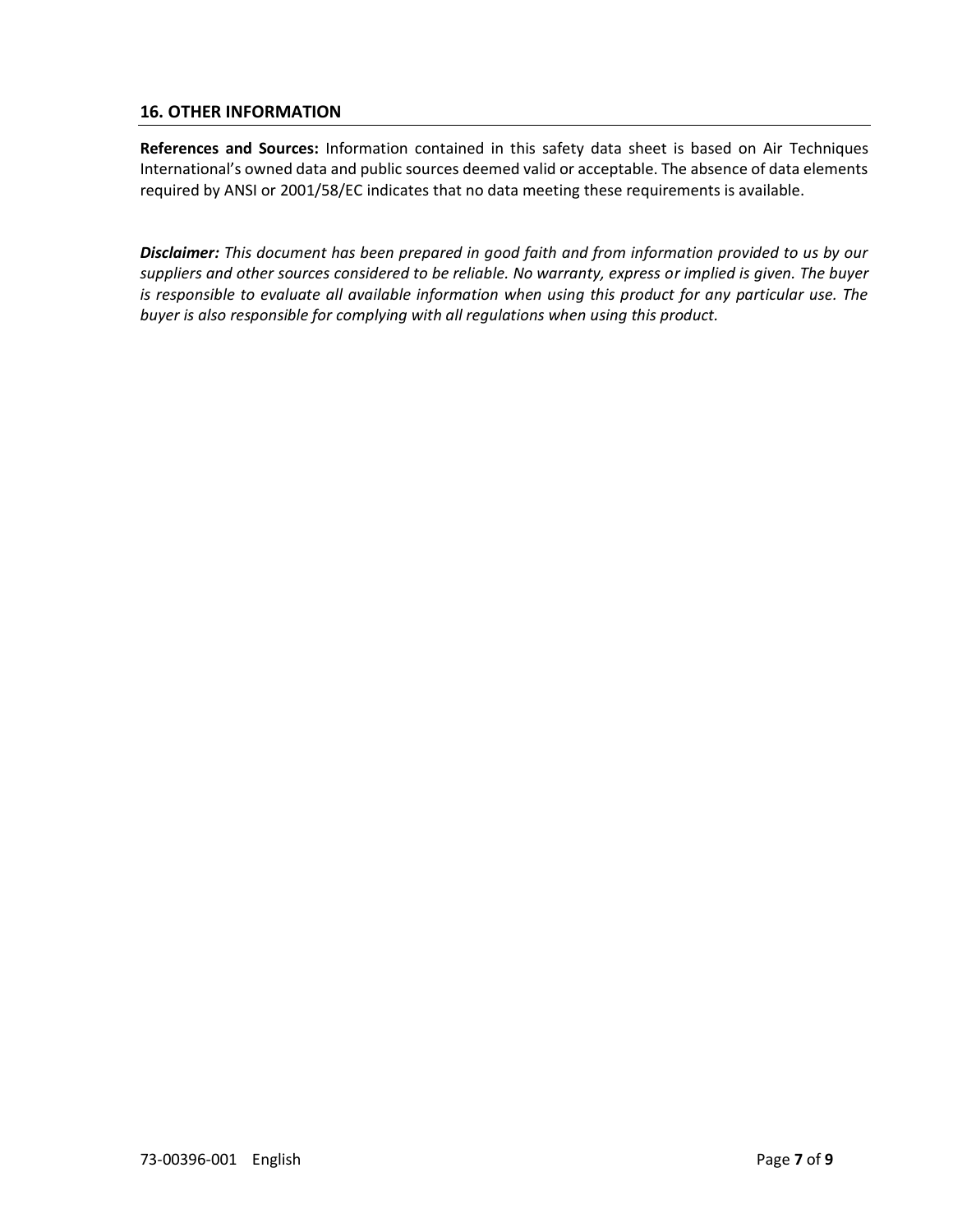# **SDS Supplemental Document Use of PAO-4 when Testing Filters**

The purpose of this supplemental document is to assist Air Techniques International's customers with safely using ATI-PAO-4 for filtration testing which is a specialized application for the only component present in ATI PAO-4, polyalphaolefin (PAO).

#### *Introduction*

ATI-PAO-4 is a polymer that is a liquid that is widely used by the lubricant industry.

This safety data sheet (SDS) is in compliance with the Globally Harmonized System (GHS) of Classification and Labeling of Chemicals. Due to PAO-4's viscosity, the ATI PAO-4 SDS lists the product as an Aspiration Hazard – Category 1. The reason for this classification is that PAO-4 is present at a concentration greater than 10% of the Air Techniques International product and exhibits a kinematic viscosity less than 20.5 cSt (centistokes) at 40° C.

For this reason, the following health hazard pictogram must be shown on the SDS:



However, *PAO is not an aspiration hazard when aerosolized during in filter testing.* PAO is widely considered to be a safe material by the lubricant industry. There have been no safety issues including no issues related to aspiration reported by lubricant manufacturers and end users in the nearly 50 years PAO has been used.

### **Risk to Operator during Filtration Testing**

#### *Exposure risk when pouring oil into generator*

During filtration testing, the only time that there is worker exposure to liquid ATI-PAO-4 is during the addition to the aerosol generator used in filtration testing. The safety precautions listed in the ATI-PAO-4 SDS Section 8 *Exposure Controls/Personal Protection* must be followed during this phase of the testing to minimize worker exposure.

#### *Exposure risk when oil is aerosolized during filtration testing*

ATI PAO-4 is aerosolized during filter testing which means that this product is diluted with air. The result is the formation of a polydisperse sub-micron PAO aerosol. The exposure for an end user, after dilution by the system air flow upstream of the filter is typically between 10 milligrams/cubic meter and 20 milligrams/cubic meter of ATI PAO-4.

A certifier downstream of the filter under test will be exposed to a level of ATI PAO-4 that is typically at maximum, less than 0.1% of the upstream aerosol concentration. This means that the maximum likely exposure downstream is 0.001 milligram/cubic meter of ATI PAO-4.